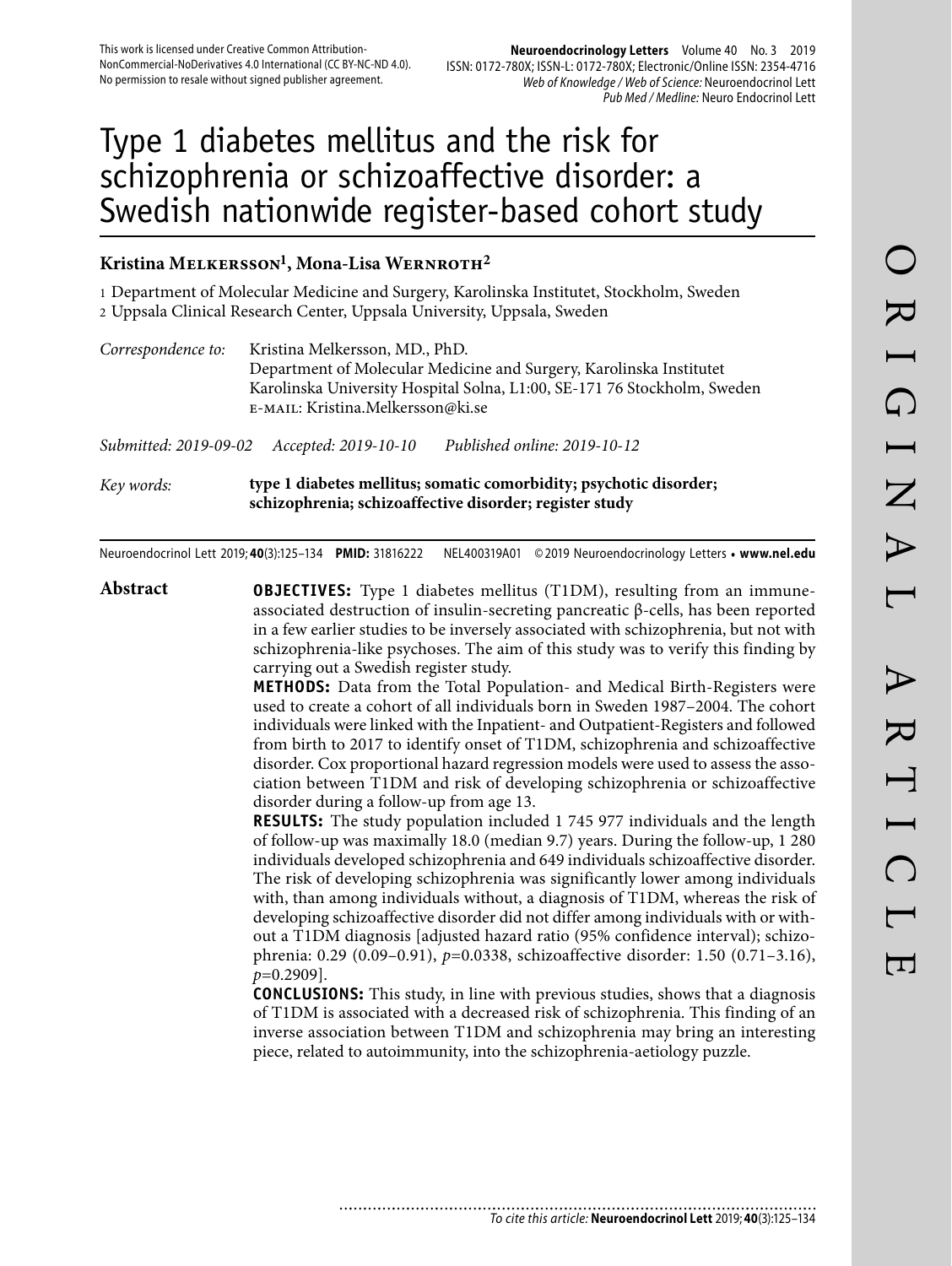# **INTRODUCTION**

Schizophrenia is a chronic psychotic disorder that affects approximately 0.5% of the population worldwide (Freedman, 2003; McGrath *et al.* 2008), and whose aetiology still, in the main, is unknown. Nevertheless, the literature provides strong evidence for a role of genetic factors in its aetiology (Giegling *et al.* 2017; Li *et al.* 2017; Pardiňas *et al.* 2018; Ptacek *et al.* 2011; Ripke *et al.* 2014). There are also indications that schizophrenia is a systemic disorder and not only a brain disease (Flyckt, 2001; Kirkpatrick *et al.* 2014; Moises *et al.* 2002).

Somatic comorbidity in schizophrenia is rather common, and prevalences of several somatic diseases, abnormalities and syndromes, such as a larger range of autoimmune diseases, cardiovascular disease, HIV infection and hepatitis, inguinal hernia, metabolic syndrome, neurologic abnormalities, neuromuscular dysfunction and the velocardiofacial syndrome, are higher in schizophrenia patients than in the general population (Benros *et al.* 2011; Chen *et al.* 2012; Karayiorgou *et al.* 1995; Leucht *et al.* 2007; Melkersson & Wernroth, 2017; Meltzer, 1976; Nasrallah, 2005; Saari *et al.* 2005). In contrast, some other somatic diseases, such as cancer and the autoimmune disease rheumatoid arthritis, occur less frequently in patients with schizophrenia (Chen *et al.* 2012; Eaton *et al.* 1992; Leucht *et al.* 2007; Melkersson, 2009; Pilkington, 1956; Sellgren *et al.* 2014).

Concerning comorbidity of diabetes mellitus (DM) and schizophrenia, there are many studies published reporting that type 2 diabetes mellitus (T2DM), which is characterized by relative insulin deficiency caused by pancreatic β-cell dysfunction and insulin resistance in

target organs (Chatterjee *et al.* 2017), occurs more commonly in schizophrenia patients than in the general population (Mukherjee *et al.* 1996; Stubbs *et al.* 2015; Vancampfort *et al.* 2016). This is thought to result from the schizophrenia illness itself, lifestyle factors such as excessive cigarette smoking, unhealthy diet and physical inactivity, and the antipsychotic treatment (Brown *et al.* 1999; Greenhalgh *et al.* 2017; Hirsch *et al.* 2017; Melkersson & Dahl, 2004; Melkersson *et al.* 2004; Perry *et al.* 2016; Ryan *et al.* 2003; Spelman *et al.* 2007). In contrast, type 1 diabetes mellitus (T1DM), which results from an immune-associated destruction of insulin-secreting pancreatic β-cells (Atkinson *et al.* 2014), seems to be negatively associated with schizophrenia, though not with schizophrenia-like psychoses (Benros *et al.* 2011, 2014a, 2014b; Eaton *et al.* 2006, 2010; Finney, 1989; Juvonen *et al.* 2007; Mortensen & Eaton, 2008).

In Sweden, we have population- and health-registers with satisfactory validity of diagnoses and high technical quality (Dalman *et al.* 2002; Kristjansson *et al.* 1987), which are well suited for epidemiological studies. A recently published review of the last 30 years of Swedish register studies regarding causes for schizophrenia also shows that these registers have added considerably to our understanding of several risk factors for schizophrenia (Harper *et al.* 2015). Since only two studies and one preliminary report on the comorbidity of T1DM and schizophrenia hitherto have been published (Eaton *et al.* 2006; Finney, 1989; Juvonen *et al.* 2007), more studies are needed to verify the previous finding of an inverse association between these two disorders. Therefore, we carried out a Swedish population-based register study to assess the association between T1DM and schizophrenia or its related schizoaffective disorder.

|  | Tab. 1. Classification codes used for each diagnosis in the study |  |  |  |  |  |
|--|-------------------------------------------------------------------|--|--|--|--|--|
|--|-------------------------------------------------------------------|--|--|--|--|--|

| <b>Diagnosis</b>                                                           |                                                          | ICD-7 codes <sup>a</sup> in 1958-1968 ICD-8 codes <sup>a</sup> in 1969-1986 ICD-9 codes <sup>a</sup> in 1987-1996 ICD-10 codes <sup>a</sup> in 1997-2017 |                                |                                                 |
|----------------------------------------------------------------------------|----------------------------------------------------------|----------------------------------------------------------------------------------------------------------------------------------------------------------|--------------------------------|-------------------------------------------------|
| Schizophrenia                                                              | years 1958-1963:<br>300.0-300.5, 300.7                   | 295.00-295.30, 295.60,<br>295.99                                                                                                                         | 295A-295D, 295G, 295W,<br>295X | F20.0-F20.3, F20.5, F20.6,<br>F <sub>20.9</sub> |
|                                                                            | years 1964-1968:<br>300.99                               |                                                                                                                                                          |                                |                                                 |
| <b>Schizoaffective</b><br>disorder                                         | years 1958-1963:<br>300.6                                | 295.70                                                                                                                                                   | 295H                           | F25.0-F25.2, F25.8, F25.9                       |
|                                                                            | years 1964-1968:<br>not specified, included in<br>300.99 |                                                                                                                                                          |                                |                                                 |
| <b>Diabetes</b><br>mellitus; type 1                                        | years 1958-1963:<br>260                                  | 250.00-250.09                                                                                                                                            | 250A-250H, 250X                | E <sub>10</sub>                                 |
| <b>Diabetes</b><br>mellitus; type 2                                        | years 1964-1968:<br>260.09, 260.20, 260.21,              |                                                                                                                                                          |                                | E11                                             |
| <b>Diabetes</b><br>mellitus; other<br>types, including<br>unspecified type | 260.29, 260.30, 260.40,<br>260.49, 260.99                |                                                                                                                                                          |                                | E12-E14                                         |

a According to The International Classification of Diseases (ICD) 7th, 8th, 9th and 10th revisions (http://www.socialstyrelsen.se)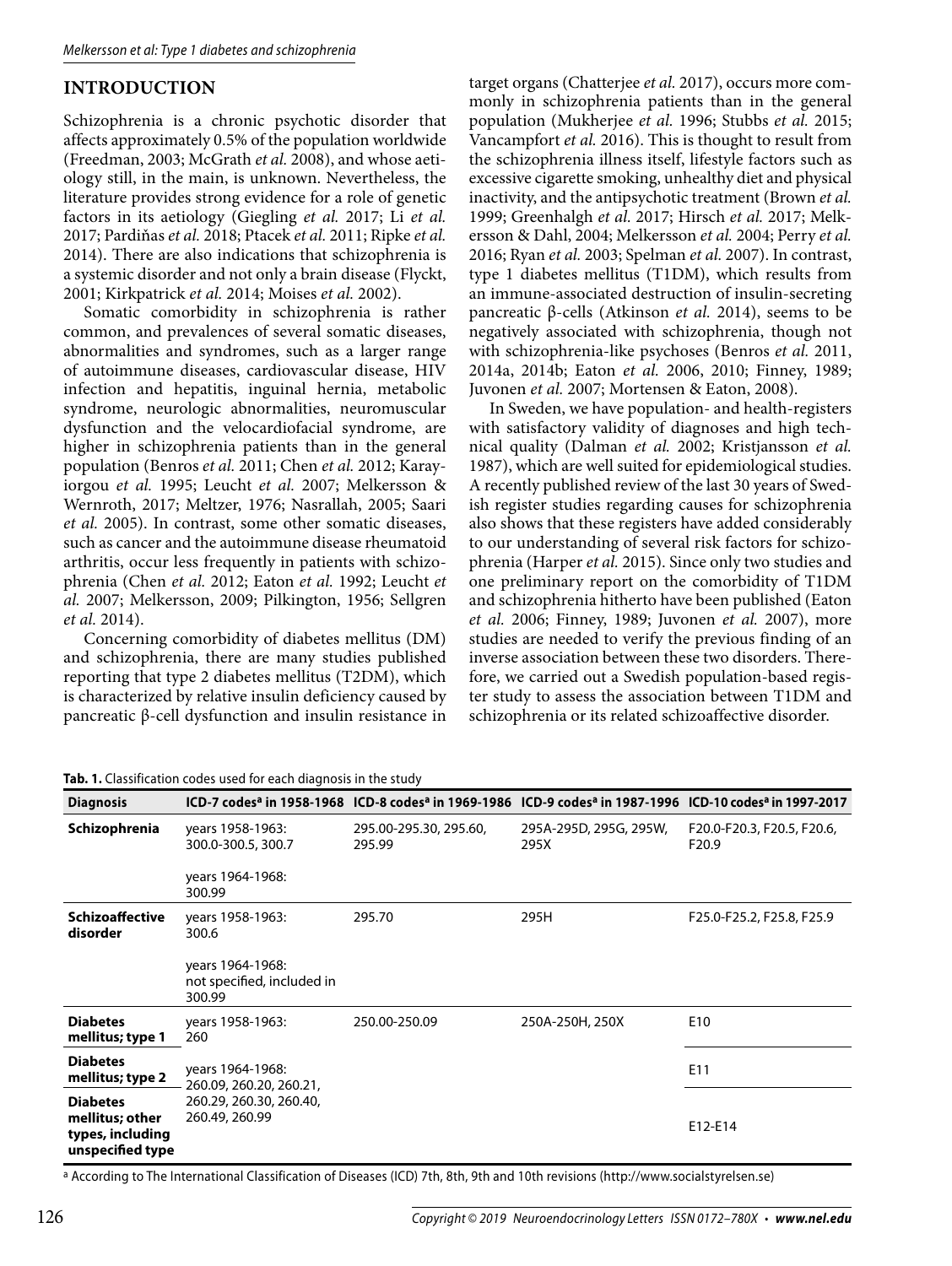

Fig. 1. Flow diagram of the study population. <sup>a</sup>Held by Statistics Sweden; <sup>b</sup>Held by the National Board of Health and Welfare in Sweden.

# **MATERIAL & METHODS**

The study was approved by the Regional Ethical Review Board, Stockholm, Sweden. A flow diagram of the study population is shown in Figure 1. Data from the Total Population- and Medical Birth-Registers were used to create a cohort of all individuals born in Sweden from January 1, 1987 to December 31, 2004 (n=1 889 203). Individuals who were lacking information about their mothers (n=3 851), had incomplete migration data

 $(n=6 306)$ , were part of multiple births  $(n=52 563)$ , or had emigrated (n=70 374) or died (n=10 088) before 13 years of age were excluded. The final study cohort consisted of total 1 745 977 individuals living in Sweden at age 13 (Figure 1).

The individuals of the study cohort were linked with the National Inpatient- and Outpatient-Registers and followed to identify onset of T1DM, schizophrenia and schizoaffective disorder from birth until death, emigration or December 31, 2017, whichever came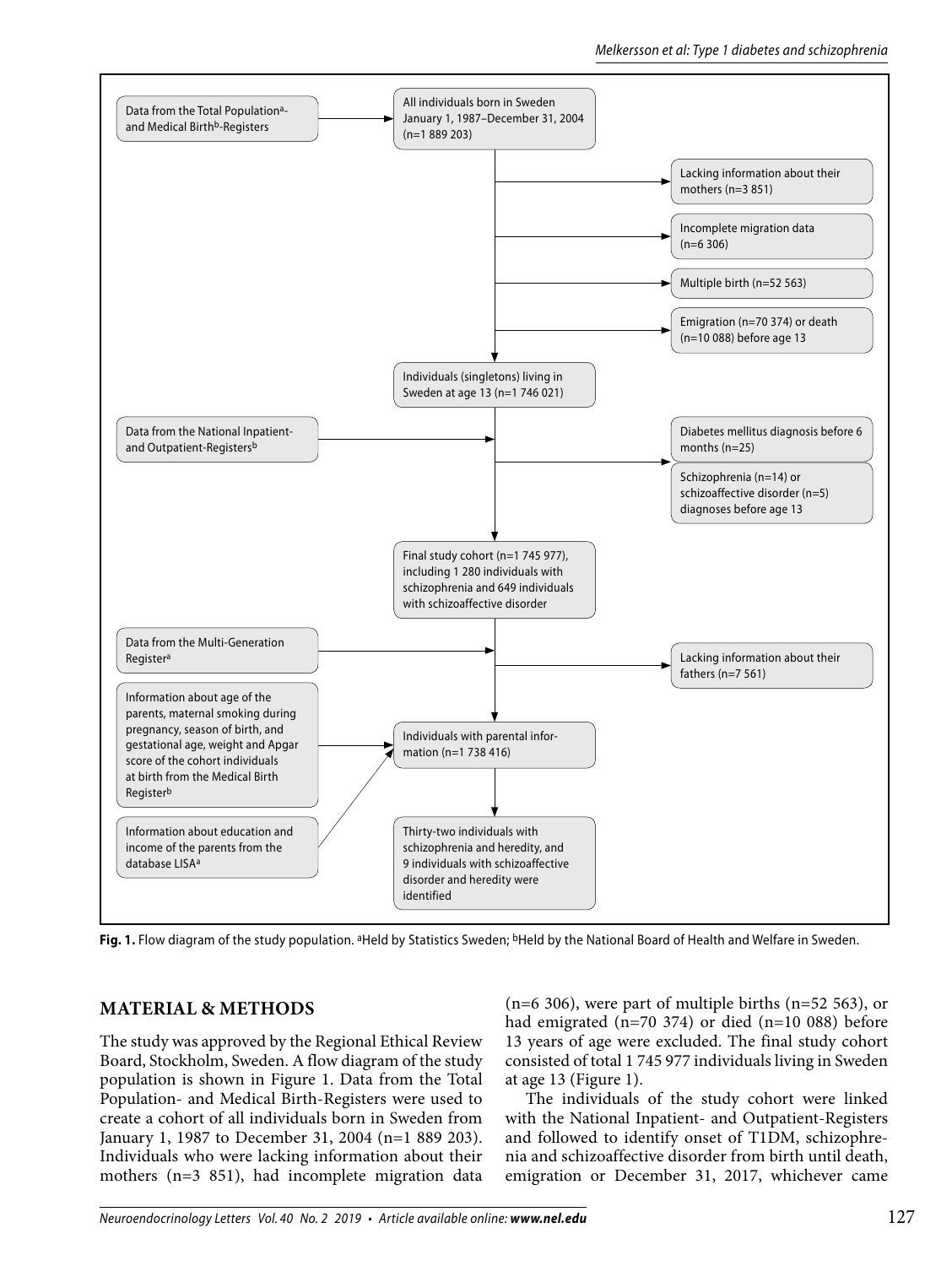### **Tab. 2.** Characteristics of the study population

|                                                                                         | <b>Outcome: SCH</b>                |                                        | <b>Outcome: SA</b>                        |                                        |  |
|-----------------------------------------------------------------------------------------|------------------------------------|----------------------------------------|-------------------------------------------|----------------------------------------|--|
| <b>Characteristic</b>                                                                   | No T1DM before<br>end of follow-up | <b>T1DM</b> before<br>end of follow-up | <b>No T1DM before</b><br>end of follow-up | <b>T1DM</b> before<br>end of follow-up |  |
| All(n)                                                                                  | 1730620                            | 15 3 5 7                               | 1730617                                   | 15 3 60                                |  |
| Sexa                                                                                    |                                    |                                        |                                           |                                        |  |
| men                                                                                     | 888 478 (51.3)                     | 8 5 20 (55.5)                          | 888 474 (51.3)                            | 8 5 24 (55.5)                          |  |
| women                                                                                   | 842 142 (48.7)                     | 6 837 (44.5)                           | 842 143 (48.7)                            | 6 836 (44.5)                           |  |
| Highest level of education achieved by<br>either parent <sup>a</sup>                    |                                    |                                        |                                           |                                        |  |
| > 9 years                                                                               | 1 602 985 (92.7)                   | 14 455 (94.1)                          | 1 602 984 (92.7)                          | 14 456 (94.1)                          |  |
| 9 years                                                                                 | 99 087 (5.7)                       | 771 (5.0)                              | 99 085 (5.7)                              | 773 (5.0)                              |  |
| < 9 years<br>missing                                                                    | 15 782 (0.9)<br>12 766 (0.7)       | 82(0.5)<br>49(0.3)                     | 15 782 (0.9)<br>12 766 (0.7)              | 82(0.5)<br>49 (0.3)                    |  |
| Household income categorized into fifths at                                             |                                    |                                        |                                           |                                        |  |
| time of birth of the cohort individual <sup>a</sup><br>1 (lowest)                       | 333 853 (19.3)                     | 2 757 (18.0)                           | 333 852 (19.3)                            | 2 758 (18.0)                           |  |
| 2                                                                                       | 350 513 (20.3)                     | 3 247 (21.1)                           | 350 512 (20.3)                            | 3 248 (21.1)                           |  |
| 3                                                                                       | 351 229 (20.3)                     | 3 255 (21.2)                           | 351 229 (20.3)                            | 3 255 (21.2)                           |  |
| 4                                                                                       | 350 524 (20.3)                     | 3 161 (20.6)                           | 350 523 (20.3)                            | 3 162 (20.6)                           |  |
| 5 (highest)<br>missing                                                                  | 339 399 (19.6)<br>5 102 (0.3)      | 2 9 2 (19.0)<br>15(0.1)                | 339 399 (19.6)<br>5 102 (0.3)             | 2 9 2 (19.0)<br>15(0.1)                |  |
| Parent born outside Sweden <sup>a</sup>                                                 |                                    |                                        |                                           |                                        |  |
| father                                                                                  | 217 205 (12.6)                     | 1104(7.2)                              | 217 204 (12.6)                            | 1105(7.2)                              |  |
| mother                                                                                  | 200 756 (11.6)                     | 950(6.2)                               | 200 755 (11.6)                            | 951 (6.2)                              |  |
| missing                                                                                 | 7 658 (0.4)                        | 40 (0.3)                               | 7 658 (0.4)                               | 40(0.3)                                |  |
| Mother living with the father at time of birth<br>of the cohort individual <sup>a</sup> |                                    |                                        |                                           |                                        |  |
| yes<br>no                                                                               | 1 509 195 (87.2)<br>82 996 (4.8)   | 13 511 (88.0)<br>644 (4.2)             | 1 509 193 (87.2)<br>82 995 (4.8)          | 13 513 (88.0)<br>645 (4.2)             |  |
| missing                                                                                 | 138 429 (8.0)                      | 1 202 (7.8)                            | 138 429 (8.0)                             | 1202(7.8)                              |  |
| Mother's age at time of birth of the cohort<br>individual (year) <sup>b</sup>           | 29.3(5.1)                          | 29.4(5.0)                              | 29.3 (5.1)                                | 29.4 (5.0)                             |  |
| Father's age at time of birth of the cohort                                             |                                    |                                        |                                           |                                        |  |
| individual (year) <sup>b</sup>                                                          | 32.2(6.1)                          | 32.1(6.0)                              | 32.2(6.1)                                 | 32.1 (6.0)                             |  |
| missing <sup>a</sup>                                                                    | 7 522 (0.4)                        | 39(0.3)                                | 7 522 (0.4)                               | 39(0.3)                                |  |
| Smoking during early pregnancy <sup>a</sup>                                             |                                    |                                        |                                           |                                        |  |
| non-smoker                                                                              | 1 311 153 (75.8)                   | 11 998 (78.1)                          | 1 3 1 1 1 5 3 ( 7 5 .8)<br>189 542 (11.0) | 11 998 (78.1)                          |  |
| 1 - 9 cigarettes/ day<br>> 9 cigarettes/ day                                            | 189 542 (11.0)<br>105 653 (6.1)    | 1504(9.8)<br>831 (5.4)                 | 105 651 (6.1)                             | 1504(9.8)<br>833 (5.4)                 |  |
| missing                                                                                 | 124 272 (7.2)                      | 1024(6.7)                              | 124 271 (7.2)                             | 1025(6.7)                              |  |
| Season of birth <sup>a</sup>                                                            |                                    |                                        |                                           |                                        |  |
| Spring                                                                                  | 477 487 (27.6)                     | 4 300 (28.0)                           | 477 486 (27.6)                            | 4 301 (28.0)                           |  |
| Summer<br>Autumn                                                                        | 448 859 (25.9)<br>396 476 (22.9)   | 3 946 (25.7)<br>3 538 (23.0)           | 448 857 (25.9)<br>396 476 (22.9)          | 3 948 (25.7)<br>3 538 (23.0)           |  |
| Winter                                                                                  | 407 798 (23.6)                     | 3 573 (23.3)                           | 407 798 (23.6)                            | 3 573 (23.3)                           |  |
| Gestational age <sup>a</sup>                                                            |                                    |                                        |                                           |                                        |  |
| < 38 weeks                                                                              | 166 577 (9.6)                      | 1 814 (11.8)                           | 166 575 (9.6)                             | 1816 (11.8)                            |  |
| 38 - 40 weeks<br>> 40 weeks                                                             | 1 104 626 (63.8)<br>430 396 (24.9) | 9 836 (64.0)                           | 1 104 625 (63.8)<br>430 396 (24.9)        | 9 837 (64.0)                           |  |
| missing                                                                                 | 29 021 (1.7)                       | 3 446 (22.4)<br>261 (1.7)              | 29 021 (1.7)                              | 3 446 (22.4)<br>261 (1.7)              |  |
| Birth weight (g) <sup>b</sup>                                                           | 3 552.7 (556.1)                    | 3 571.5 (556.3)                        | 3 552.7 (556.1)                           | 3 571.2 (556.7)                        |  |
| $<$ 3000 ga                                                                             | 222 947 (12.9)                     | 1 934 (12.6)                           | 222 944 (12.9)                            | 1 937 (12.6)                           |  |
| 3000 - 3999 qa                                                                          | 1 141 439 (66.0)                   | 9 9 67 (64.9)                          | 1 141 439 (66.0)<br>335 142 (19.4)        | 9 9 67 (64.9)                          |  |
| $\geq 4000$ g <sup>a</sup><br>missing <sup>a</sup>                                      | 335 142 (19.4)<br>31 092 (1.8)     | 3 177 (20.7)<br>279 (1.8)              | 31 092 (1.8)                              | 3 177 (20.7)<br>279 (1.8)              |  |
| Birth weight in relation to gestational age <sup>a</sup>                                |                                    |                                        |                                           |                                        |  |
| small for age                                                                           | 40 773 (2.4)                       | 323(2.1)                               | 40 772 (2.4)                              | 324 (2.1)                              |  |
| normal                                                                                  | 1 595 846 (92.2)                   | 14 062 (91.6)                          | 1 595 844 (92.2)                          | 14 064 (91.6)                          |  |
| large for age<br>missing                                                                | 60 789 (3.5)<br>33 212 (1.9)       | 676 (4.4)<br>296 (1.9)                 | 60 789 (3.5)<br>33 212 (1.9)              | 676 (4.4)<br>296 (1.9)                 |  |
| Apgar score at 1 min <sup>a</sup>                                                       |                                    |                                        |                                           |                                        |  |
| $0 - 6$                                                                                 | 70 934 (4.1)                       | 670 (4.4)                              | 70 934 (4.1)                              | 670 (4.4)                              |  |
| $7 - 10$                                                                                | 1 620 451 (93.6)                   | 14 323 (93.3)                          | 1 620 448 (93.6)                          | 14 326 (93.3)                          |  |
| missing                                                                                 | 39 235 (2.3)                       | 364 (2.4)                              | 39 235 (2.3)                              | 364 (2.4)                              |  |

Abbreviations: g = gram, min = minute, SA = schizoaffective disorder, SCH = schizophrenia, T1DM = type 1 diabetes mellitus a Data are given as number (%), bData are given as mean (standard deviation)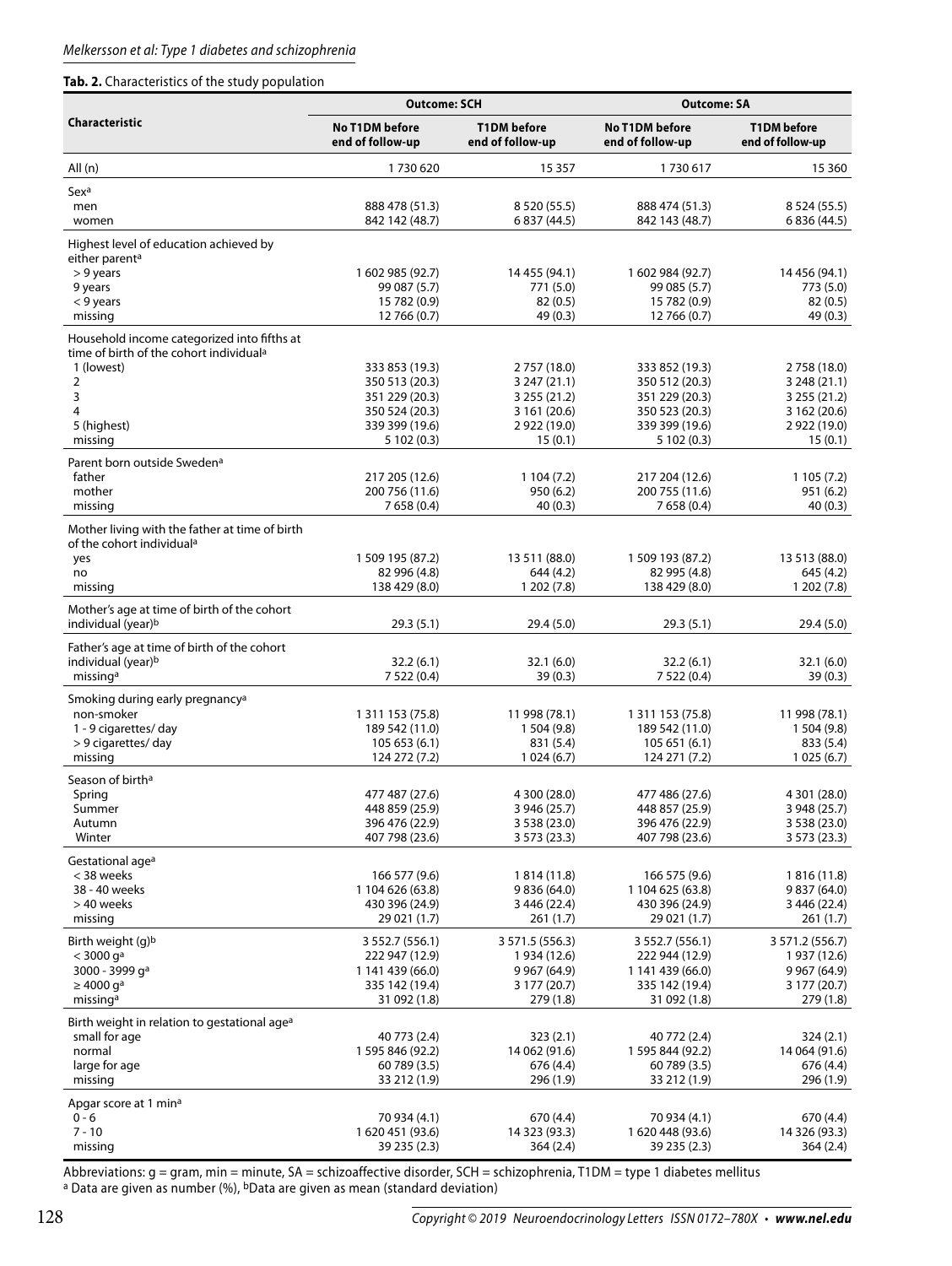**Tab. 3.** Incidence rates of schizophrenia or schizoaffective disorder associated with a diagnosis of type 1 diabetes mellitus before onset of respective psychotic disorder

|                                |                          | All                  |                          |                | Men                  |                           |           | Women                |                          |
|--------------------------------|--------------------------|----------------------|--------------------------|----------------|----------------------|---------------------------|-----------|----------------------|--------------------------|
| <b>Somatic disease</b>         | Cases (n)                | FU time <sup>a</sup> | IR (95% CI) <sup>b</sup> | Cases (n)      | FU time <sup>a</sup> | IR (95% CI) <sup>b</sup>  | Cases (n) | FU time <sup>a</sup> | IR (95% CI) <sup>b</sup> |
|                                |                          |                      |                          |                | Schizophrenia        |                           |           |                      |                          |
| Type 1 diabetes<br>mellitus    | 3                        | 1.21                 | 2.48<br>$(0.51 - 7.26)$  | 3              | 0.66                 | 4.53<br>$(0.93 - 13.24)$  | 0         | 0.55                 | 0.00<br>$(na-6.77)$      |
| No type 1 diabetes<br>mellitus | 1 2 7 7                  | 161.85               | 7.89<br>$(7.46 - 8.33)$  | 875            | 83.17                | 10.52<br>$(9.83 - 11.24)$ | 402       | 78.68                | 5.11<br>$(4.62 - 5.63)$  |
|                                | Schizoaffective disorder |                      |                          |                |                      |                           |           |                      |                          |
| Type 1 diabetes<br>mellitus    | 7                        | 1.21                 | 5.80<br>$(2.33 - 11.94)$ | $\overline{4}$ | 0.66                 | 6.04<br>$(1.64 - 15.46)$  | 3         | 0.55                 | 5.51<br>(1.14-16.09)     |
| No type 1 diabetes<br>mellitus | 642                      | 161.88               | 3.97<br>$(3.66 - 4.28)$  | 294            | 83.20                | 3.53<br>$(3.14 - 3.96)$   | 348       | 78.69                | 4.42<br>$(3.97 - 4.91)$  |

Abbreviations: CI = confidence interval, FU = follow-up, IR = incidence rate, n = number, na = not applicable

a Expressed as 100 000 person-years at risk

b Number of new cases per 100 000 person-years at risk

first (Figure 1). The Inpatient Register covers satisfactorily the general and mental hospital care in Sweden since 1987, and the Outpatient Register the general and mental outpatient care in Sweden since 2001. All diagnoses in the registers are defined according to The International Classification of Diseases (ICD) (http:// socialstyrelsen.se), and the classification codes used for each diagnosis in this study are shown in Table 1. Individuals were categorized from the date of their first contact to a hospital or polyclinic with such a diagnosis. In addition, heredity for T1DM, schizophrenia and schizoaffective disorder was established by linking data on the biological parents of the cohort individuals, derived from the Multi-Generation Register, with the Inpatient- and Outpatient-Registers (Figure 1). Moreover, information about age of the parents, maternal smoking during pregnancy, season of birth, and gestational age, weight and Apgar score of the cohort individuals at birth was derived from the Medical Birth Register, while information about education and income of the parents was derived from the longitudinal integrated database for health insurance and labour market studies, called in Swedish LISA (Figure 1).

To assess the associations between T1DM as a time-updated exposure and risk of schizophrenia or schizoaffective disorder, we applied Cox proportional hazard (PH) models, using age as timescale. Follow-up started at age 13, and individuals with childhood-onset schizophrenia or schizoaffective disorder, defined as being diagnosed with schizophrenia or schizoaffective disorder before age 13 (Lachman, 2014), were excluded (n=19). Individuals were censored at emigration, death or end of follow-up (December 31, 2017). We used a robust sandwich covariance matrix estimate to account for the lack of independence of individuals within the same family. The assumption of PHs was visually checked by plotting the Schoenfeld residuals against rank time and fitting a smooth curve with 95%

confidence bands. The residuals showed that the PH assumption was violated for sex. We therefore stratified by sex, after no more violations were observed. Further, the associations between T1DM as a time-updated exposure and risk of schizophrenia or schizoaffective disorder were visualized using Simon-Makuch plots (Simon & Makuch, 1984).

Potential confounders were selected for adjustment based on directed acyclic graphs (Greenland *et al.* 1999) taking into account prior knowledge regarding their effect on T1DM and schizophrenia or schizoaffective disorder (Bertelsen & Gottesman, 1995; Bingley *et al.* 2000; Craddock *et al.* 2005; Harper *et al.* 2015; Hidayat *et al.* 2019; Hultman *et al.* 1999; Häfner, 2003; Khashan *et al.* 2015; Malaspina *et al.* 2001; Marshall *et al.* 2004; Tuomilehto, 2013; Waernbaum *et al.* 2019; Zammit *et al.* 2009). Hence, we adjusted for sex, gestational age, birth weight in relation to gestational age, maternal smoking during pregnancy (only data from early pregnancy was available), paternal age, parity, heredity for T1DM, and heredity for schizophrenia or schizoaffective disorder. Furthermore, to adjust for unmeasured and measured environmental and genetic confounding factors shared by siblings, we estimated a stratified Cox PH model conditional on sibling cluster (D'Onofrio *et al.* 2013). Only clusters with at least one schizophrenia- or schizoaffective disorder-event individual and at least one event-free individual at the age of event in the schizophrenia or schizoaffective disorder individual, contribute to the estimations in the sibling analyses; informative sample size is thus reported for sibling analyses. Finally, we also conducted subgroup analyses by heredity for schizophrenia or schizoaffective disorder.

A *p*-value of less than 0.05 was considered statistically significant. All calculations were made with the statistical program SAS version 9.4 (SAS Institute, Inc., Cary, NC, USA).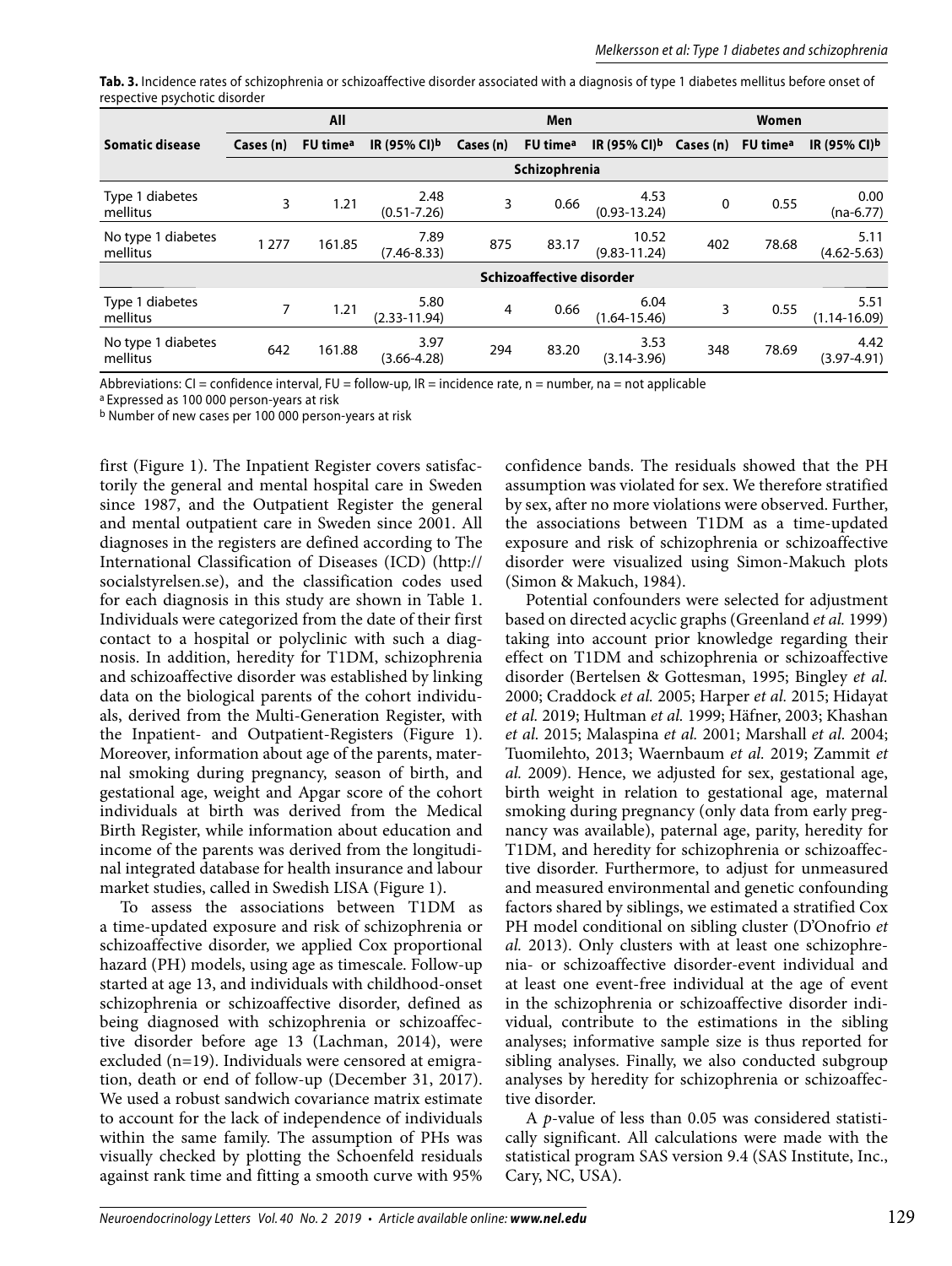

**Fig. 2.** Simon-Makuch estimates of cumulative incidence of schizophrenia (A) or schizoaffective disorder (B) in percentage (%) in relation to follow-up time in years among all individuals with (red line) or without (blue line) a diagnosis of type 1 diabetes mellitus (T1DM) before onset of respective psychotic disorder. Follow-up of the individuals started at 13 years of age and the number of individuals at risk with or without T1DM (in red or blue) at different follow-up points of time are given below the figures.

## **RESULTS**

The study population included 1 745 977 individuals (52% males, 48% females) and the length of follow-up was maximally 18.0 (median 9.7) years from their 13th birthday. Characteristics of the study cohort are given in Table 2. During the follow-up, 1 280 individuals developed schizophrenia and 649 individuals schizoaffective disorder (Figure 1). The median age at diagnosis of schizophrenia was 22.2 years, and that at diagnosis of schizoaffective disorder was 22.1 years.

The incidence rates (IRs) of schizophrenia or schizoaffective disorder associated with a diagnosis of T1DM before onset of respective psychotic disorder are given in Table 3, and the cumulative incidence esti-

mates are shown in Figures 2A and 2B. The risk of developing schizophrenia was significantly lower among individuals with, than among those without, a diagnosis of T1DM before onset of schizophrenia [unadjusted hazard ratio (HR) (95% confidence interval (CI)): 0.29 (0.09–0.89), *p*=0.0301; adjusted HR (95% CI): 0.29 (0.09–0.91), *p*=0.0338]. In contrast, the risk of developing schizoaffective disorder did not differ among individuals with or without a diagnosis of T1DM before onset of schizoaffective disorder [unadjusted HR (95% CI): 1.33 (0.63–2.80), *p*=0.4517); adjusted HR (95% CI): 1.50 (0.71–3.16), *p*=0.2909].

In the sibling analyses, similar associations, although not significant, were observed [schizophrenia (n=1621); adjusted HR (95% CI): 0.37 (0.07–2.04), *p*=0.2560,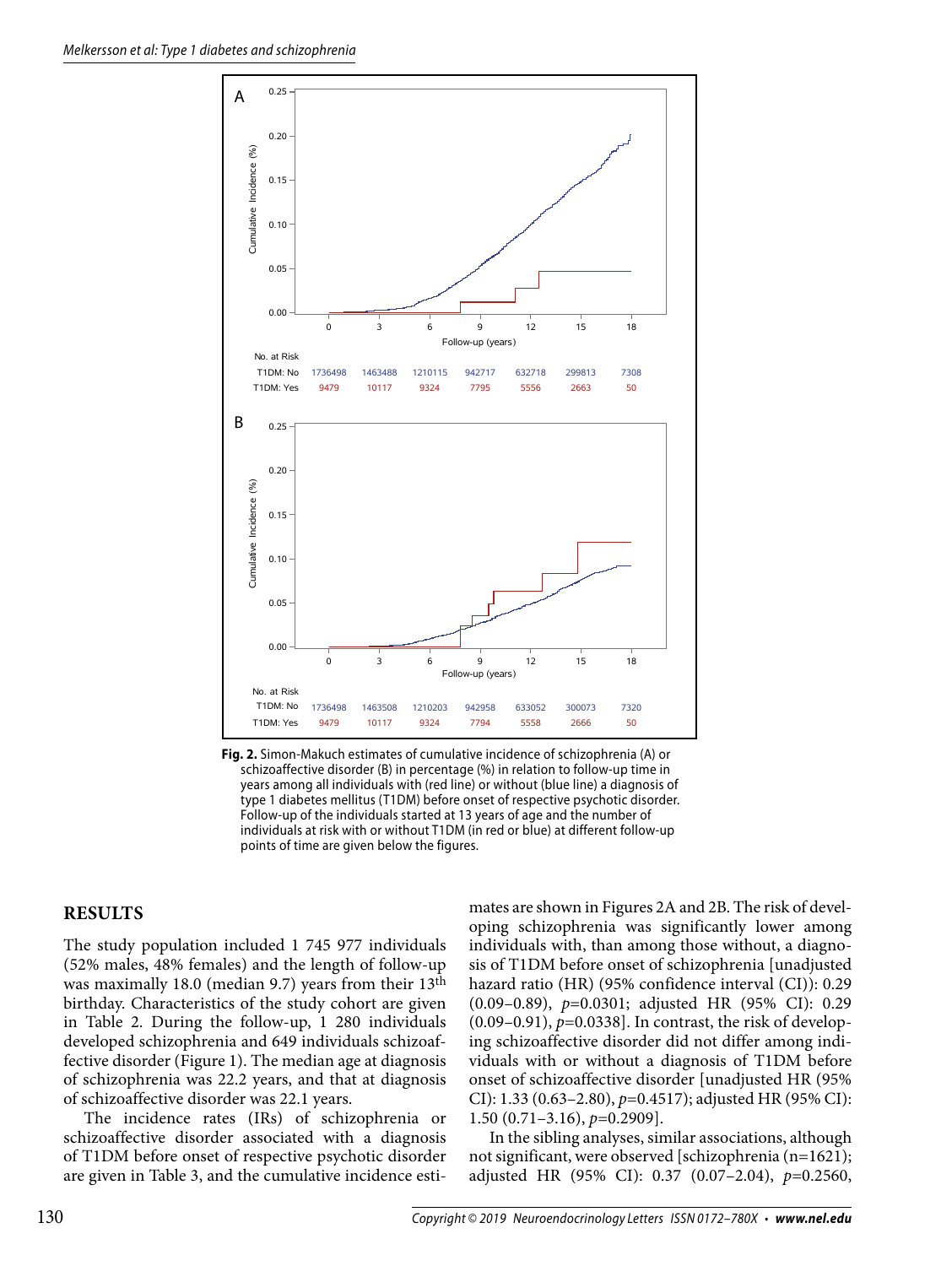| Tab. 4. Risk of schizophrenia or schizoaffective disorder associated with a diagnosis of type 1 diabetes mellitus before onset of respective |  |
|----------------------------------------------------------------------------------------------------------------------------------------------|--|
| psychotic disorder in individuals with or without heredity for schizophrenia or schizoaffective disorder                                     |  |

| Variable                         |                             | Cases (n)                | FU time <sup>a</sup> | IR (95% CI) <sup>b</sup> | <b>Adjusted HR</b><br>(95% CI), p-value |
|----------------------------------|-----------------------------|--------------------------|----------------------|--------------------------|-----------------------------------------|
|                                  |                             |                          |                      | Schizophrenia            |                                         |
| Heredity for                     | Type 1 diabetes mellitus    | 0                        | 0.003                | $0.00$ (na-1093.19)      | na                                      |
| schizophrenia                    | No type 1 diabetes mellitus | 32                       | 0.41                 | 78.78 (53.89-111.21)     |                                         |
| No heredity for<br>schizophrenia | Type 1 diabetes mellitus    | 3                        | 1.20                 | 2.50 (0.52-7.30)         | $0.31(0.10-0.96)$ , $p=0.0420$          |
|                                  | No type 1 diabetes mellitus | 1235                     | 160.76               | 7.68 (7.26-8.12)         | reference 1.00                          |
|                                  |                             | Schizoaffective disorder |                      |                          |                                         |
| Heredity for                     | Type 1 diabetes mellitus    | 0                        | 0.002                | $0.00$ (na-2358.72)      | na                                      |
| schizoaffective disorder         | No type 1 diabetes mellitus | 9                        | 0.22                 | 40.71 (18.62-77.28)      |                                         |
| No heredity for                  | Type 1 diabetes mellitus    |                          | 1.20                 | 5.82 (2.34-11.99)        | $1.51$ (0.72-3.19), $p=0.2756$          |
| schizoaffective disorder         | No type 1 diabetes mellitus | 629                      | 160.97               | $3.91(3.61 - 4.23)$      | reference 1.00                          |

Abbreviations: CI = confidence interval, FU = follow-up, HR = hazard ratio, IR = incidence rate,  $n =$  number,  $na =$  not applicable

a Expressed as 100 000 person-years at risk

b Number of new cases per 100 000 person-years at risk

schizoaffective disorder (n=801); adjusted HR (95% CI): 2.77 (0.47–16.30), *p*=0.2606], and in the analyses by heredity for schizophrenia or schizoaffective disorder, similar associations were noted independent of heredity, even if two of the subgroups studied were too small to be included in calculations (Table 4).

## **DISCUSSION**

In this nationwide population-based register study, we found that a diagnosis of T1DM is associated with a decreased risk of developing schizophrenia, but not of developing its related schizoaffective disorder. The results remained when controlling for known confounders, and in the additional sibling-cohort analysis, matching for shared genetic and environmental risks, similar associations were also observed.

Our finding of an inverse association between T1DM and schizophrenia is fully in line with previous results of two studies and one preliminary report, also showing such an inverse association (Eaton *et al.* 2006; Finney, 1989; Juvonen *et al.* 2007). However, when patients with schizophrenia spectrum disorder (i.e. not only with schizophrenia, but also with schizophrenialike psychoses) have been studied earlier, no inverse association between T1DM and the psychotic spectrum disorder has been revealed (Benros *et al.* 2011, 2014a; Eaton *et al.* 2010), indicating that this inverse association is specific for schizophrenia, as found in our study.

The question arises of what is the reason for this inverse association between T1DM and schizophrenia. Both neurodevelopmental and autoimmune mechanisms have been implicated in the pathogenesis of schizophrenia (Goldsmith & Rogers, 2008; Harrison, 1999), and for long time it also has been hypothesized that schizophrenia is fundamentally a diabetic brain state, i.e. a cerebral form of diabetes (Holden & Mooney, 1994). Clinical and post mortem studies have shown signs of impaired metabolism and insulin receptor deficits in the brain, as well as decreased insulin sensitivity peripherally and increased prevalence of T2DM in patients with schizophrenia (Brambilla *et al.* 1976; Holden & Mooney, 1994; Ryan *et al.* 2003; Zhao *et al.* 2006). Insulin resistance and increased heredity for, and prevalence of, T2DM have also been reported in unaffected siblings and parents of schizophrenia patients (Fernandez-Egea *et al.* 2008a, 2008b; Huang *et al.* 2019; Miller *et al.* 2016; Mukherjee *et al.* 1989; Spelman *et al.* 2007). In addition, increased prevalence of T1DM has been reported in unaffected first-degree relatives of schizophrenia patients (Eaton *et al.* 2006; Gilvarry *et al.* 1996; Mortensen & Eaton, 2008; Wright *et al.* 1996). In this study, in the subgroup analysis by heredity for schizophrenia, our result of an inverse association between T1DM and schizophrenia independent of heredity points to that T1DM exerts protection against schizophrenia independently of its familial or non-familial form. However, it is not clear whether it is the T1DM disease itself, or the insulin therapy that is continuously used for the treatment of T1DM, or a combination of both, which protects against the development of schizophrenia as a possible diabetic brain state (Holden & Money, 1994). Interestingly, before the introduction of neuroleptics in the early 1950s, insulin coma- (or subcoma-) therapy was used in the treatment of schizophrenia, and in spite of undesirable fatal hypoglycaemia in a few patients, often with good antipsychotic effect (Cohen, 1949; Sakel, 1994).

Childhood-onset schizophrenia (defined as an onset of schizophrenia before age 13) is a rare early-onset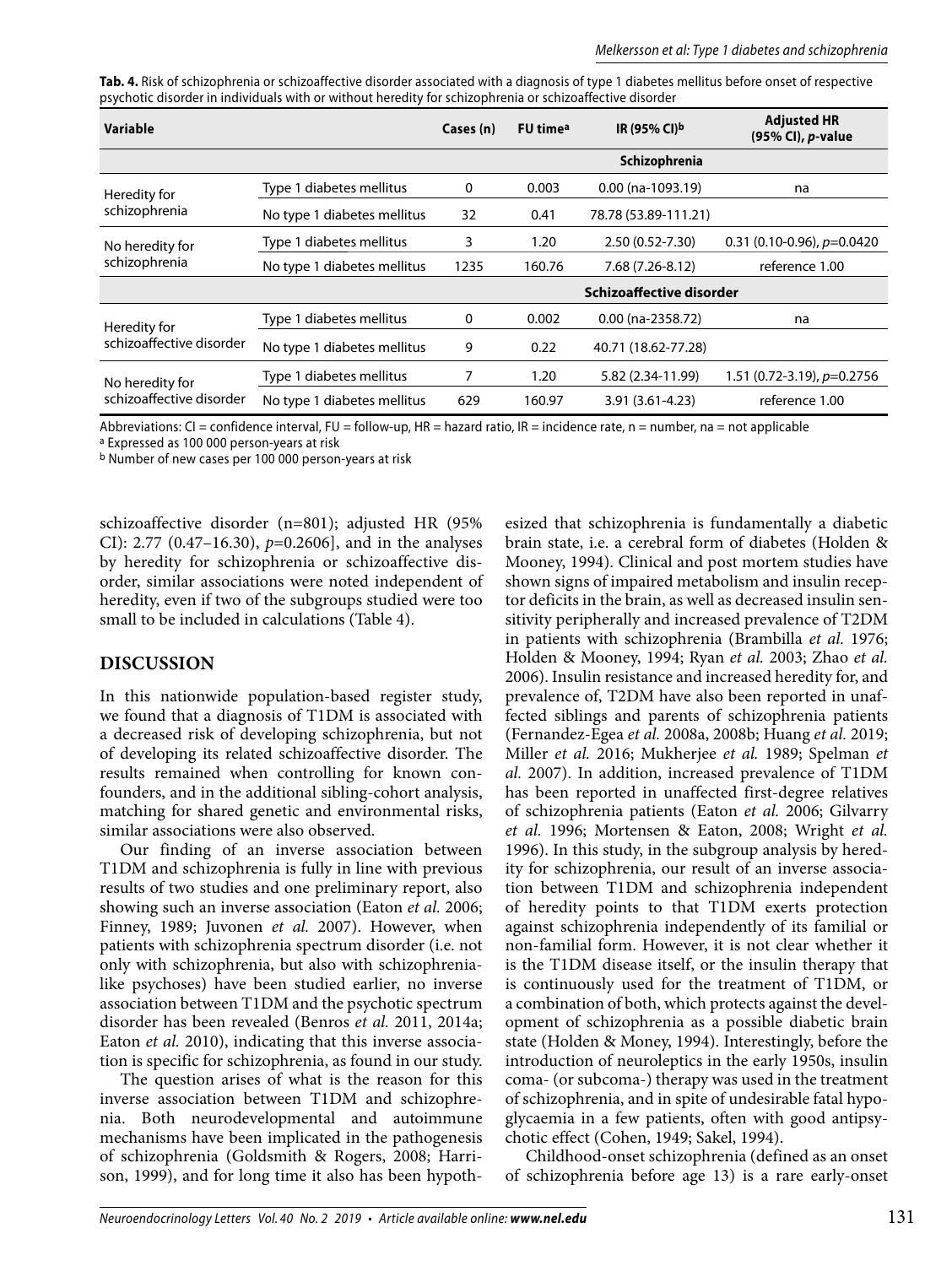#### Melkersson et al: Type 1 diabetes and schizophrenia

variant of the more common adult-onset schizophrenia (Asarnow & Forsyth, 2013; Kolvin, 1971; Lachman, 2014; Nicolson & Rapoport, 1999). Although the current diagnostic classification systems DSM-5 (American Psychiatric Association, 2013) and ICD-10 (http:// www.socialstyrelsen.se) use the same criteria to diagnose schizophrenia in children as in adults (Lachman, 2014), childhood-onset schizophrenia is associated with a greater familial aggregation of schizophrenia spectrum disorders and a higher rate of rare genetic variants than the adult-onset schizophrenia (Asarnow & Forsyth, 2013). In this study, we therefore focused on individuals with adult-onset schizophrenia or schizoaffective disorder and excluded the 19 individuals with onset of either of the two disorders before 13 years of age from the final study cohort. A separate investigation of these 19 individuals also showed that one of the 14 individuals with onset of schizophrenia before age 13 developed T1DM, but at age 14.3 years, i.e. first after getting the diagnosis of schizophrenia. We also excluded the 25 individuals who had a diagnosis of DM occurring before 6 months of age from the final study cohort. This form of DM, termed neonatal DM, is a DM form other than T1DM or T2DM that is predominantly monogenically caused (Greely *et al.* 2011; Lemelman *et al.* 2018). A separate follow-up of these 25 individuals showed however that none of them developed schizophrenia or schizoaffective disorder, neither before or after 13 years of age. To further limit the presence of potential confounders in the study (Nokoff & Rewers, 2013; Waernbaum *et al.* 2019), we also chose to exclude all individuals who were part of multiple births from our final study cohort.

The major strength of this study includes its prospective and population-based design, ensuring that all events of schizophrenia or schizoaffective disorder were recorded prospectively and independently of the exposure (i.e. T1DM) and therefore not subject to selection or recall bias. A further strength includes the narrow diagnostic selection of only schizophrenia and its related schizoaffective disorder, and not of all nonaffective psychoses, allowing investigation of specific associations between T1DM and schizophrenia or schizoaffective disorder. The limitations, on the other hand, consist of lack of analyses of associations between T1DM and schizophrenia or schizoaffective disorder with onset between 32–40 years of age or late-onset, i.e. after the age of 40 (Harris & Jeste, 1988; Howard *et al.* 2000), which could not be carried out in this study that only allowed a follow-up of the cohort individuals up to maximally age 31. The limitations also include the unavailability of data on the variable maternal weight during pregnancy, which may be a risk factor for both T1DM and schizophrenia or schizoaffective disorder (Hidayat *et al.* 2019; Khandaker *et al.* 2012; MacKay *et al.* 2017). However, it is unlikely that this variable can explain the associations found, as the sibling cohortanalysis, although it had a low power because only

siblings disconcordant for the outcome contributed, seemed to show a similar result to the cohort-analysis itself in this study.

In conclusion, this study shows that having T1DM is associated with a decreased risk specifically of developing schizophrenia, but not of developing its related schizoaffective disorder. Whether it is the T1DM per se, or the insulin therapy that is used continuously for the treatment of T1DM, or a combination of both, which can explain this inverse association remains however still elusive.

# **ACKNOWLEDGMENTS**

This study was supported by grants from the Foundation Tornspiran and the Swedish Society of Medicine (K.M.) and was presented in part as an abstract at the 32nd ECNP Congress in Copenhagen, Denmark, 7–10 September 2019.

## **REFERENCES**

- 1 American Psychiatric Association (2013). Diagnostic and statistical manual of mental disorders, 5th edn. Arlington, VA, USA: American Psychiatric Publishing.
- 2 Asarnow RF, Forsyth JK (2013). Genetics of childhood-onset schizophrenia [review]. Child Adolesc Psychiatric Clin N Am. **22**: 675–687.
- 3 Atkinson MA, Eisenbarth GS, Michels AW (2014). Type 1 diabetes [review]. Lancet. **383**: 69–82.
- 4 Benros ME, Eaton WW, Mortensen PB (2014a). The epidemiologic evidence linking autoimmune diseases and psychosis [review]. Biol Psychiatry. **75**: 300–306.
- 5 Benros ME, Nielsen PR, Nordentoft M, Eaton WW, Dalton SO, Mortensen PB (2011). Autoimmune diseases and severe infections as risk factors for schizophrenia: a 30-year populationbased register study. Am J Psychiatry. **168**: 1303–1310.
- 6 Benros ME, Pedersen MG, Rasmussen H, Eaton WW, Nordentoft M, Mortensen PB (2014b). A nationwide study on the risk of autoimmune diseases in individuals with a personal or a family history of schizophrenia and related psychosis. Am J Psychiatry. **171**: 218–226.
- 7 Bertelsen A, Gottesman II (1995). Schizoaffective psychoses: genetical clues to classification [review]. Am J Med Genet. **60**: 7–11.
- 8 Bingley PJ, Douek IF, Rogers CA, Gale EAM on behalf of the BOX (Bart´s-Oxford) Study Group (2000). Influence of maternal age at delivery and birth order on risk of type 1 diabetes in childhood: prospective population based family study. BMJ. **321**: 420–424.
- 9 Brambilla F, Guastalla A, Guerrini A, Riggi F, Rovere C, Zanoboni A, et al. (1976). Glucose-insulin metabolism in chronic schizophrenia. Dis Nerv Syst. **37**: 98–103.
- 10 Brown S, Birtwistle J, Roe L, Thompson C (1999). The unhealthy lifestyle of people with schizophrenia. Psychol Med. **29**: 697–701.
- 11 Chatterjee S, Khunti K, Davies MJ (2017). Type 2 diabetes [review]. Lancet. **389**: 2239–2251.
- 12 Chen S-J, Chao Y-L, Chen C-Y, Chang C-M, Wu EC-H, Wu C-S, et al. (2012). Prevalence of autoimmune diseases in in-patients with schizophrenia: nationwide population-based study. Br J Psychiatry. **200**: 374–380.
- 13 Cohen N (1949). Treatment of mental illness at home by small doses of insulin. A follow-up report and appraisal of results in twenty-six cases. New Eng J Med. **240**: 669–676.
- 14 Craddock N, O´Donovan MC, Owen MJ (2005). The genetics of schizophrenia and bipolar disorder: dissecting psychosis [review]. J Med Genet. **42**: 193–204.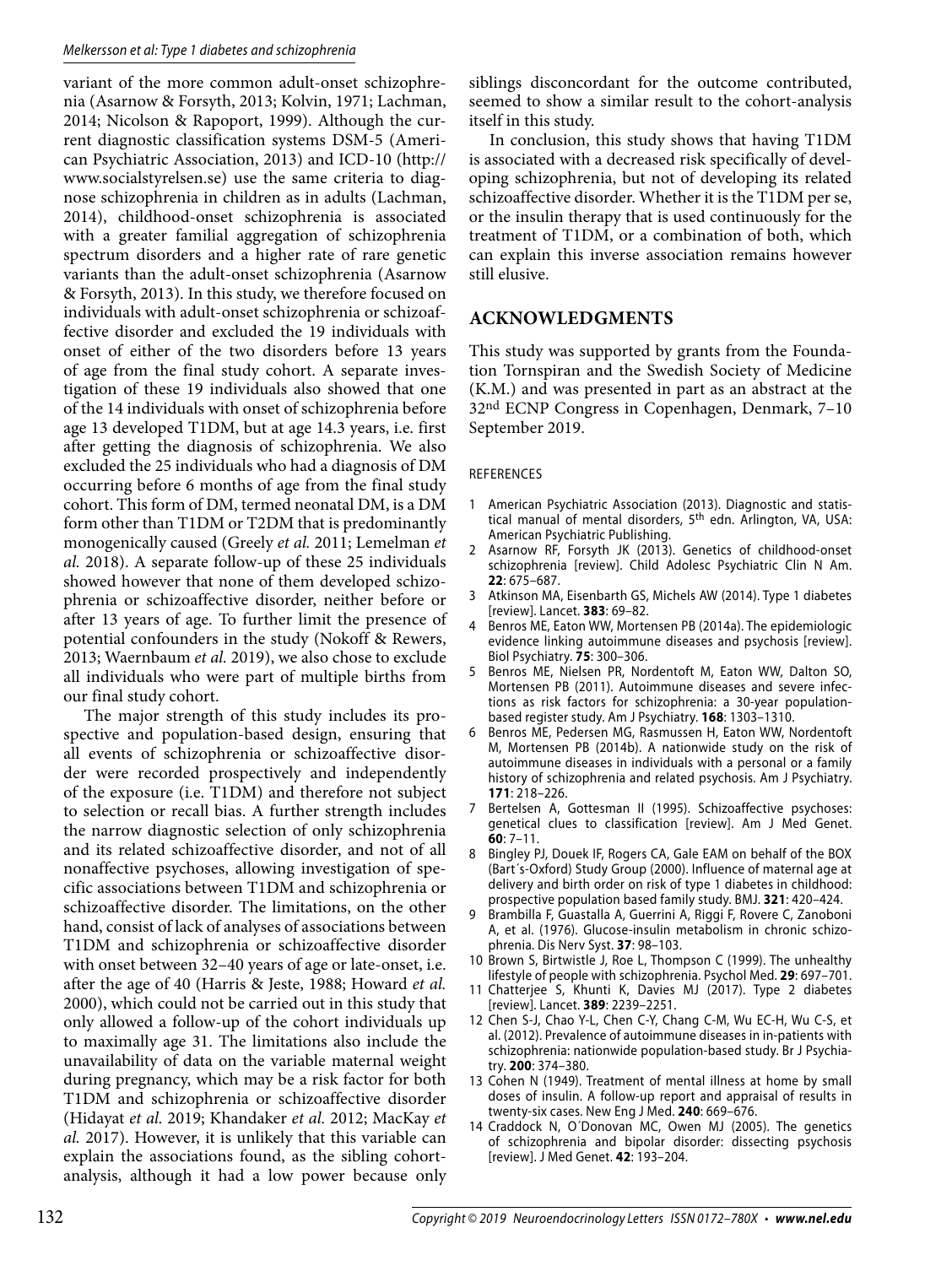- 15 Dalman C, Broms J, Cullberg J, Allebeck P (2002).Young cases of schizophrenia identified in a national inpatient register. Are the diagnoses valid? Soc Psychiatry Psychiatr Epidemiol. **37**: 527–531.
- 16 D'Onofrio BM, Lahey BB, Turkheimer E, Lichtenstein P (2013). Critical need for family-based, quasi-experimental designs in integrating genetic and social science research. Am J Public Health. **103**(suppl 1): S46–S55.
- 17 Eaton WW, Byrne M, Ewald H, Mors O, Chen C-Y, Agerbo E, et al. (2006). Association of schizophrenia and autoimmune diseases: linkage of Danish national registers. Am J Psychiatry. **163**: 521–528.
- 18 Eaton WW, Hayward C, Ram R (1992). Schizophrenia and rheumatoid arthritis: a review. Schizophr Res. **6**: 181–192.
- 19 Eaton WW, Pedersen MG, Nielsen PR, Mortensen PB (2010). Autoimmune diseases, bipolar disorder, and non-affective psychosis. Bipolar Disord. **12**: 638–646.
- 20 Fernandez-Egea E, Bernardo M, Parellada E, Justicia A, Garcia-Rizo C, Esmatjes E, et al. (2008a). Glucose abnormalities in the siblings of people with schizophrenia. Schizophr Res. **103**: 110–113.
- 21 Fernandez-Egea E, Miller B, Bernardo M, Donner T, Kirkpatrick B (2008b). Parental history of type 2 diabetes in patients with nonaffective psychosis. Schizophr Res. **98**: 302–306.
- 22 Finney GOH (1989). Juvenile onset diabetes and schizophrenia? [letter] The Lancet. **18**: 1214–1215.
- 23 Flyckt L (2001). Schizophrenia as a systemic disorder studies of peripheral and central biological functions [dissertation]. Stockholm, Sweden: Karolinska Institutet.
- 24 Freedman R (2003). Schizophrenia [review]. N Engl J Med. **349**: 1738–1749.
- 25 Giegling I, Hosak L, Mössner R, Serretti A, Bellivier F, Claes S, et al. (2017). Genetics of schizophrenia: a consensus paper of the WFSBP Task Force on Genetics [review]. World J Biol Psychiatry. **18**: 492–505.
- 26 Gilvarry CM, Sham PC, Jones PB, Cannon M, Wright P, Lewis SW, et al. (1996). Family history of autoimmune diseases in psychosis. Schizophr Res. **19**: 33–40.
- 27 Goldsmith C-AW, Rogers DP (2008). The case for autoimmunity in the etiology of schizophrenia [review]. Pharmacotherapy. **28**: 730–741.
- 28 Greely SAW, Naylor RN, Philipson LH, Bell GI (2011). Neonatal diabetes: an expanding list of genes allows for improved diagnosis and treatment [review]. Curr Diab Rep. **11**: 519–532.
- 29 Greenhalgh AM, Gonzalez-Blanco L, Garcia-Rizo C, Fernandez-Egea E, Miller B, Arroyo MB, et al. (2017). Meta-analysis of glucose tolerance, insulin, and insulin resistance in antipsychotic-naïve patients with nonaffective psychosis. Schizophr Res. **179**: 57–63.
- 30 Greenland S, Pearl J, Robins JM (1999). Causal diagrams for epidemiologic research. Epidemiology. **10**: 37–48.
- 31 Harper S, Towers-Evans H, MacCabe J (2015). The aetiology of schizophrenia: what have the Swedish Medical Registers taught us? [review] Soc Psychiatry Psychiatr Epidemiol. **50**: 1471–1479.
- 32 Harris MJ, Jeste DV (1988). Late-onset schizophrenia: an overview [review]. Schizophr Bull. **14**: 39–55.
- 33 Harrison PJ (1999). The neuropathology of schizophrenia. A critical review of the data and their interpretation. Brain. **122**: 593–624.
- 34 Hidayat K, Zou S-Y, Shi B-M (2019). The influence of maternal body mass index, maternal diabetes mellitus, and maternal smoking during pregnancy on the risk of childhood-onset type 1 diabetes mellitus in the offspring: systematic review and metaanalysis of observational studies. Obes Rev. **20**: 1106–1120.
- 35 Hirsch L, Yang J, Bresee L, Jette N (2017). Second-generation antipsychotics and metabolic side effects: a systematic review of population-based studies. Drug Saf. **40**: 771–781.
- 36 Holden RJ, Mooney PA (1994). Schizophrenia is a diabetic brain state: an elucidation of impaired neurometabolism. Med Hypotheses. **43**: 420–435.
- 37 Howard R, Rabins PV, Seeman MV, Jeste DV, and the International late-onset schizophrenia group (2000). Late-onset schizophrenia and very-late-onset schizophrenia-like psychosis: an international consensus [review]. Am J Psychiatry. **157**: 172–178.
- 38 Huang M-H, Chen M-H, Huang K-L, Hsu J-W, Bai Y-M, Cheng C-M, et al. (2019). Increased risk of type 2 diabetes among siblings of patients with schizophrenia. CNS Spectr. **24**: 453–459.
- 39 Hultman CM, Sparén P, Takei N, Murray RM, Cnattingius S (1999). Prenatal and perinatal risk factors for schizophrenia, affective psychosis, and reactive psychosis of early onset: case-control study. BMJ. **318**: 421–426.
- 40 Häfner H (2003). Gender differences in schizophrenia [review]. Psychoneuroendocrinology. **28**: 17–54.
- 41 Juvonen H, Reunanen A, Haukka J, Muhonen M, Suvisaari J, Arajärvi R, et al. (2007). Incidence of schizophrenia in a nationwide cohort of patients with type 1 diabetes mellitus. Arch Gen Psychiatry. **64**: 894–899.
- 42 Karayiorgou M, Morris MA, Morrow B, Shprintzen RJ, Goldberg R, Borrow J, et al. (1995). Schizophrenia susceptibility associated with interstitial deletions of chromosome 22q11. Proc Natl Acad Sci USA. **92**: 7612–7616.
- 43 Khandaker GM, Dibben CRM, Jones PB (2012). Does maternal body mass index during pregnancy influence risk of schizophrenia in the adult offspring [review]. Obes Rev. **13**: 518–527.
- 44 Khashan AS, Kenny LC, Lundholm C, Kearney PM, Gong T, McNamee R, et al. (2015). Gestational age and birth weight and the risk of childhood type 1 diabetes: a population-based cohort and sibling design study. Diabetes Care. **38**: 2308–2315.
- 45 Kirkpatrick B, Miller B, Garcia-Rizo C, Fernandez-Egea E (2014). Schizophrenia: a systemic disorder [review]. Clin Schizophr Relat Psychoses. **8**: 73–79.
- 46 Kolvin I (1971). Studies in the childhood psychoses. I. Diagnostic criteria and classification. Br J Psychiatry. **118**: 381–384.
- 47 Kristjansson E, Allebeck P, Wistedt B (1987). Validity of the diagnosis schizophrenia in a psychiatric inpatient register: a retrospective application of DSM-III criteria on ICD-8 diagnoses in Stockholm county. Nord J Psychiatry. **41**: 229–234.
- 48 Lachman A (2014). New developments in diagnosis and treatment update: schizophrenia/first episode psychosis in children and adolescents [review]. J Child Adolesc Mental Health. **26**: 109–124.
- 49 Lemelman MB, Letourneau L, Greely SAW (2018). Neonatal diabetes mellitus: an update on diagnosis and management [review]. Clin Perinatol. **45**: 41–59.
- 50 Leucht S, Burkard T, Henderson J, Maj M, Sartorius N (2007). Physical illness and schizophrenia: a review of the literature. Acta Psychiatr Scand. **116**: 317–333.
- 51 Li Z, Chen J, Yu H, He L, Xu Y, Zhang D, et al. (2017). Genomewide association analysis identifies 30 new susceptibility loci for schizophrenia. Nat Genet. **49**: 1576–1583.
- 52 Mackay E, Dalman C, Karlsson H, Gardner RM (2017). Association of gestational weight gain and maternal body mass index in early pregnancy with risk for nonaffective psychosis in offspring. JAMA Psychiatry. **74**: 339–349.
- 53 Malaspina D, Harlap S, Fennig S, Heiman D, Nahon D, Feldman D, et al. (2001). Advancing paternal age and the risk of schizophrenia. Arch Gen Psychiatry. **58**: 361–367.
- 54 Marshall AL, Chetwynd A, Morris JA, Placzek M, Smith C, Olabi A, et al. (2004). Type 1 diabetes mellitus in childhood: a matched case control study in Lancashire and Cumbria, UK. Diabet Med. **21**: 1035–1040.
- 55 McGrath J, Saha S, Chant D, Welham J (2008). Schizophrenia: a concise overview of incidence, prevalence, and mortality. Epidemiol Rev. **30**: 67–76.
- 56 Melkersson K (2009). Familial and sporadic schizophrenia: a comparison of somatic diseases and abuse in patients and their relatives. Acta Neuropsychiatr. **21**: 4–10.
- 57 Melkersson K, Dahl M-L (2004). Adverse metabolic effects associated with atypical antipsychotics: literature review and clinical implications. Drugs. **64**: 701–723.
- 58 Melkersson K, Dahl M-L, Hulting A-L (2004). Guidelines for prevention and treatment of adverse effects of antipsychotic drugs on glucose-insulin homeostasis and lipid metabolism. Psychopharmacol. **175**: 1–6.